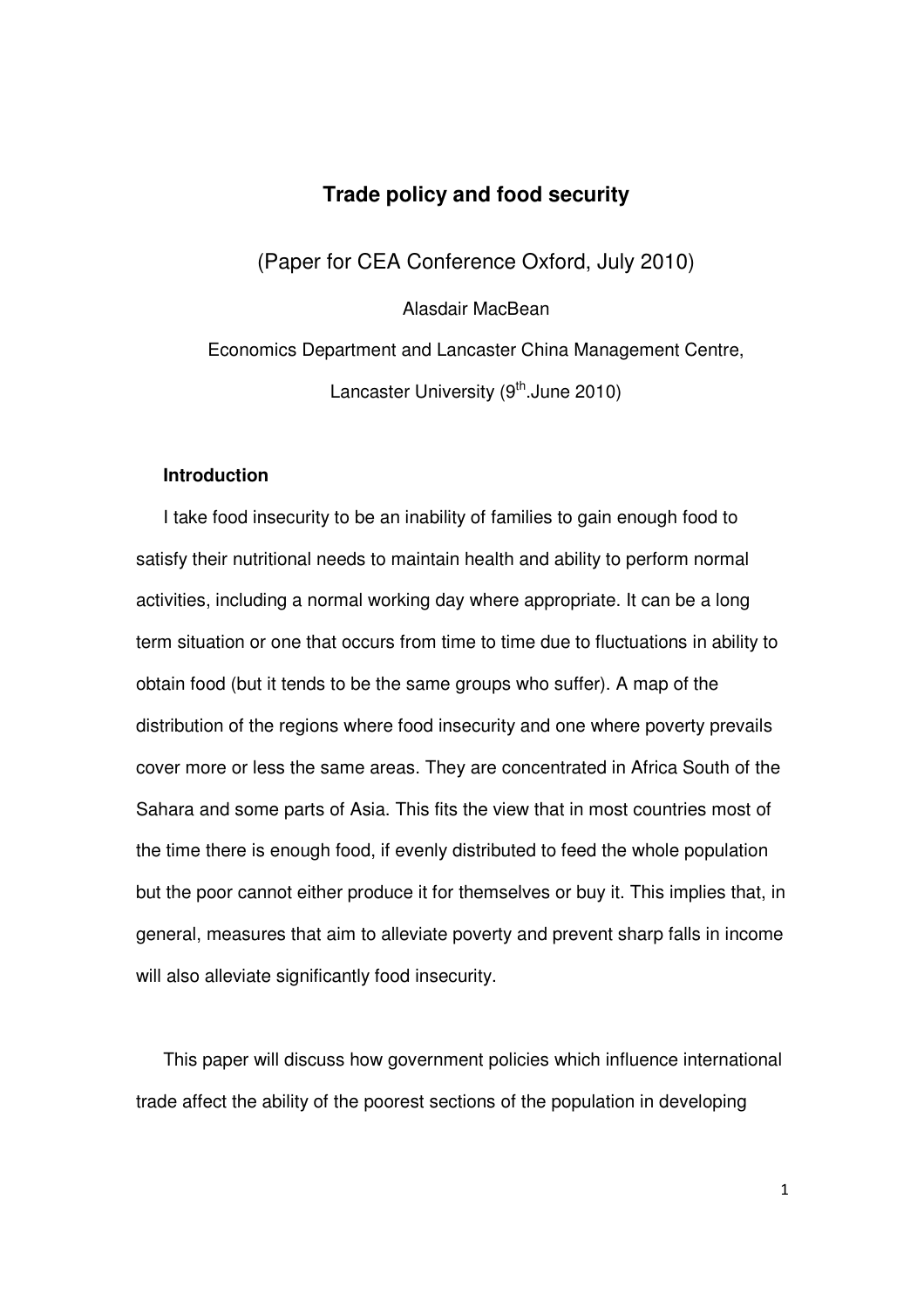countries to have access to adequate nutrition. The effects will come largely through price and real income changes and depend on whether the poor are net producers of the products affected by the measures that restrict international trade, or whether they depend on other sources of income to buy food. The generalisations that can be made in this area are often subject to important exceptions, some of these will be noted, but some may have to be left to be brought out in subsequent discussion. Similarly the issues raised by the potentially large, but uncertain, effects of global warming are largely neglected in this essay.

#### **Background**

For a great many years agricultural protection and subsidies in high-income countries, with the USA, Japan, and the EU among the greatest offenders, have been depressing international prices of farm products. "Washington paid out a quarter of a **trillion** dollars in federal farm subsidies between 1995 and 2009" (Cook,2010).

 "Reforms notwithstanding, the common agricultural policy is the most integrated of all EU policies and consequently takes a large share of the EU budget. Nevertheless, its portion of the EU budget has dropped from a peak of nearly 70% in the 1970s to 34% over the 2007-2013 period. This reflects the expansion of the EU's other responsibilities, cost savings from reforms and the new focus on rural development, which will be allocated 11% of the budget over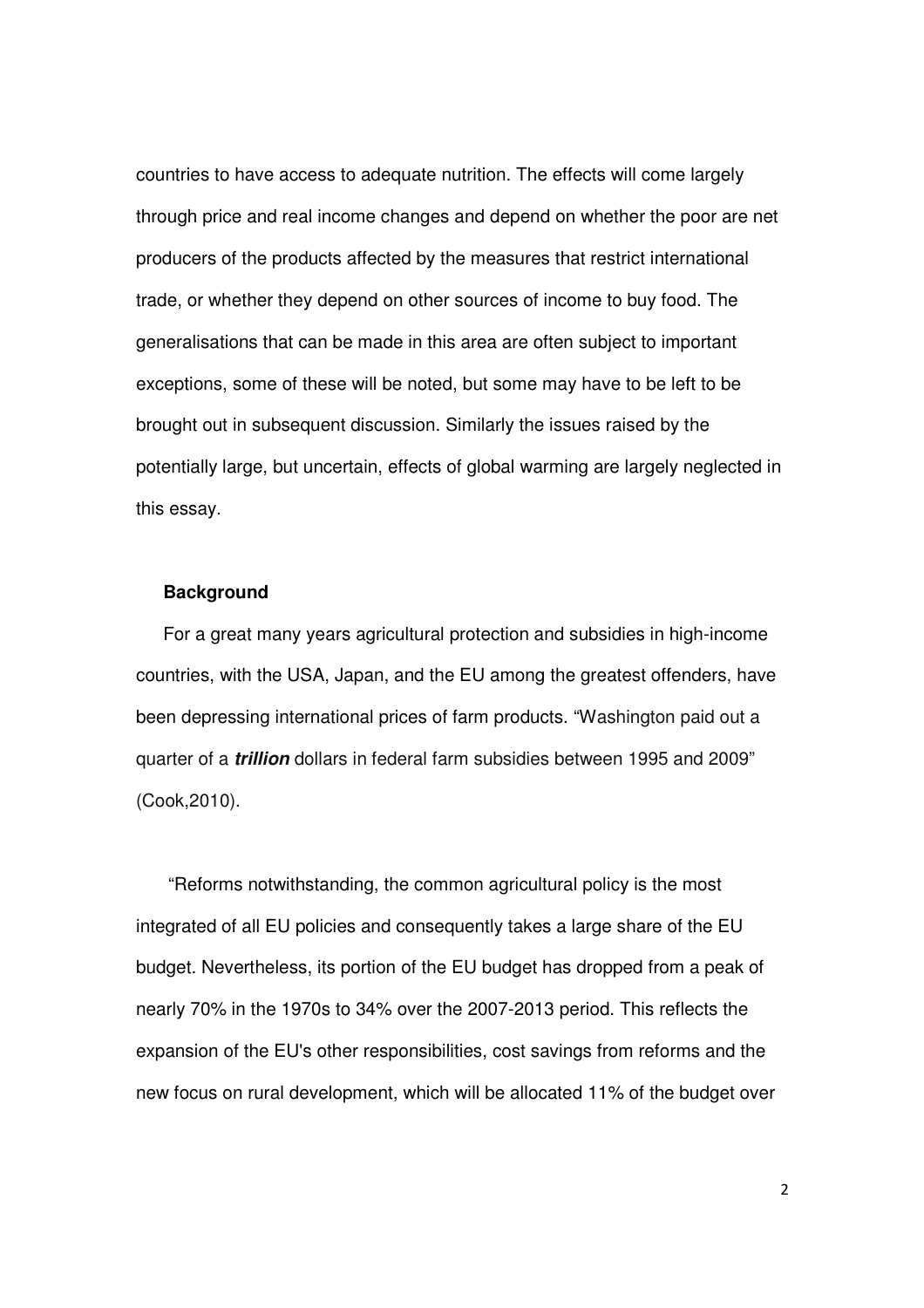the same period" (Europa 2010). The CAP support for agriculture may have declined but it remains substantial and despite promises to remove all export subsidies in fact the EU has decided to allocate a subsidy of 449 million Euros to exports of dairy products.

The effects of raised incomes for farmers in the richer countries have been to distort the allocation of resources in these countries and lower the earnings of farmers and associated rural businesses in developing countries.\* "It is the extraordinary distortion of global trade, where the West spends \$360 billion a year on protecting its agriculture with a network of subsidies and tariffs that costs developing countries about US\$50 billion in potential lost agricultural exports. Fifty billion dollars is the equivalent of today's level of development assistance"(Malloch Brown, 2002).

But developing countries' own policies since the 1960s have also depressed the real incomes of most of their farmers by taxing their lands and production, for long periods levying taxes on agricultural exports, and providing high levels of protection for import competing industries which raised the domestic prices of the things that farmers consumed. In general the worst hit groups have been the rural poor, much the same people who suffer from both long term and transitory food insecurity. On top of this, for long periods most developing countries operated with over-valued exchange rates which handicapped exports (most of them agricultural) and lowered the prices of imports for those who had access to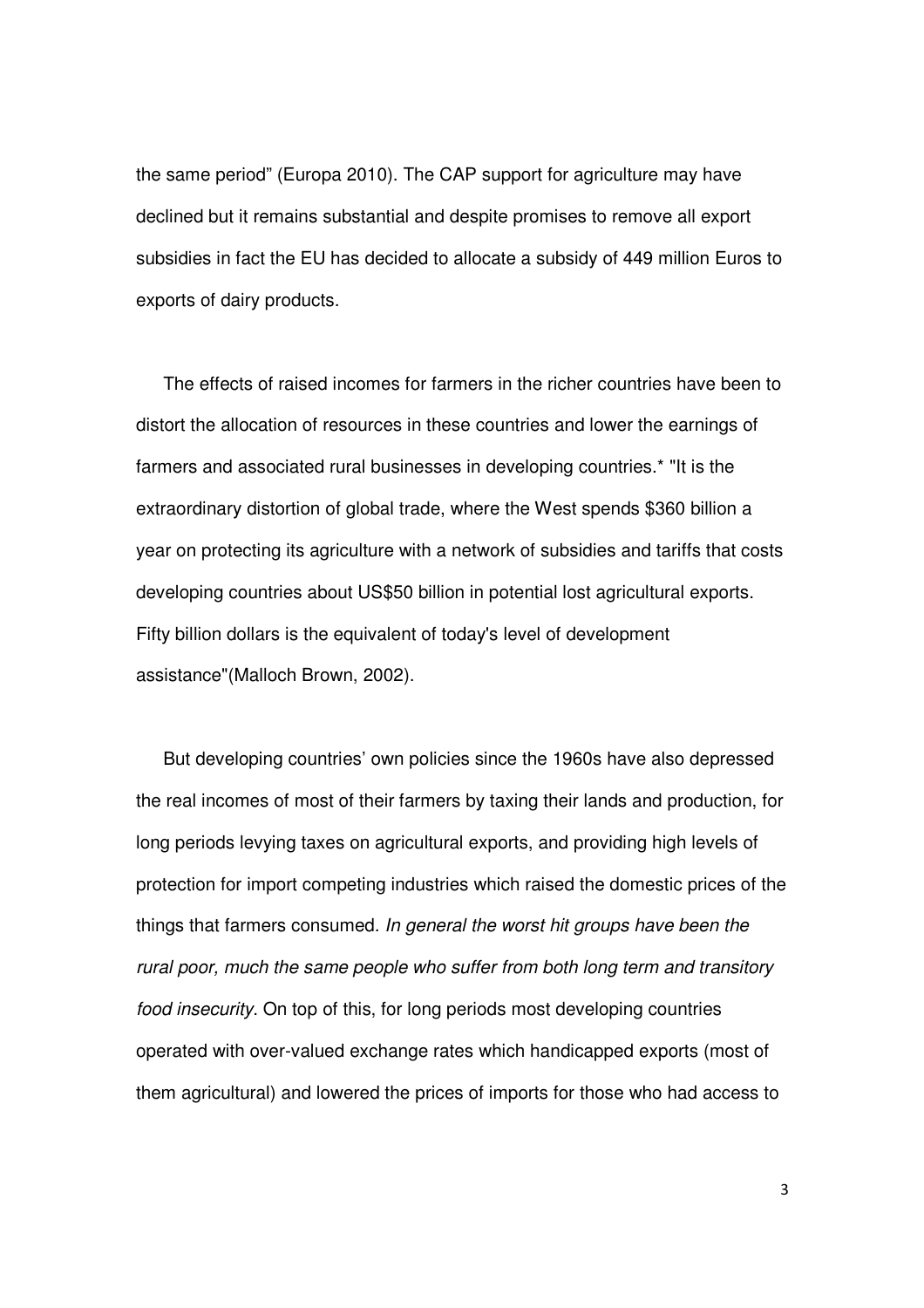rationed foreign exchange, or had the licences to import goods without paying the normal tariffs. The incentives to farmers to grow food crops were also dampened by the aid policies of both the USA and the EU by providing food emergency aid under such programmes as US PL480. These had the effect of lowering the peak and therefore the average prices that local farmers could get for their crops while subsidizing the rich farmers in the USA and the EU, encouraging them to grow surplus food crops.

Since the 1980s many developing countries have adopted reforms which have lessened the discrimination against agriculture and food production. They have mostly abolished export taxes but raised tariffs on imports of food and other agricultural products. But much damage had already been done and it takes time for agricultural production to recover. Attitudes in government towards the appropriate manufacturing and agriculture mix had to be changed. For years most developing country governments have seen the development of manufacturing as the main, if not the only route out of poverty. It takes time to change these attitudes that lead to discrimination against agriculture.

Responses to price signals are often slow in agriculture. Changing patterns of agricultural crops and livestock take time. Confidence that higher prices will be sustained has to be built up. The supply of crops like coffee and cocoa are very inelastic in the short to medium term. Trees will not be abandoned until prices for their outputs fall below marginal costs. Where prices rise and stimulate planting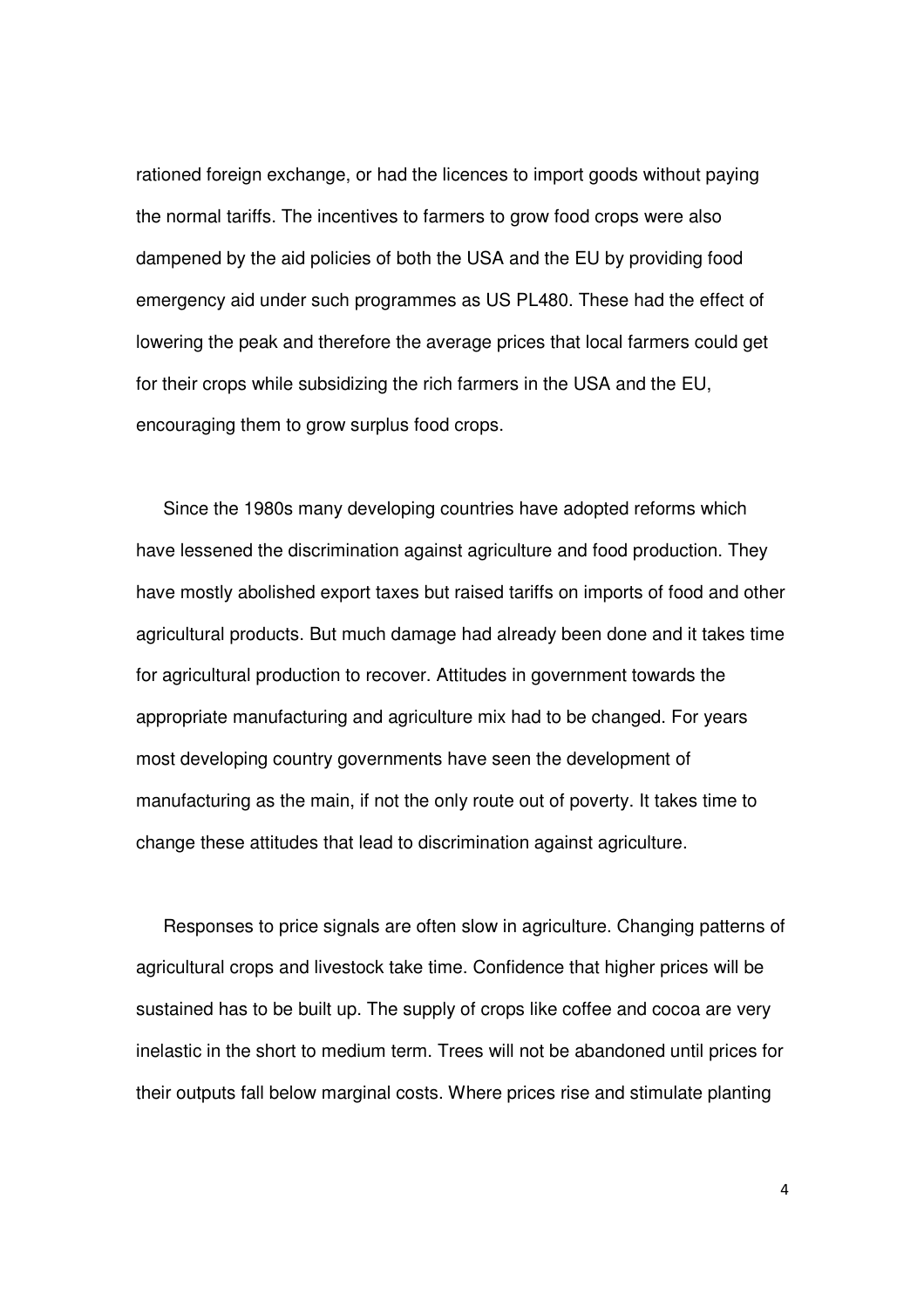of trees they take many years, as much as seven, to mature and bear fruit. Investment in irrigation and defences against flooding take time to plan and construct. Training field assistants and farmers in improved farming methods also involve investment in both physical and human capital which takes time. Attitudes among workers and elites towards farming as an occupation have to be changed. Time lags in raising production of food and agriculture in developing countries have meant that even when their countries' government policies ceased to discriminate against agriculture and food production there has been no surge in their outputs. In addition the OECD countries have continued to support their own agriculture and this has kept international prices lower than free market prices so reducing the incentives for developing countries to export many of their agricultural products. Some other OECD countries in addition to the EU have maintained or renewed subsidies to some exports after agreeing in the WTO to abandon them.

The total distortions and the discrimination against developing countries' agricultural production and trade resulting from their own policies have been estimated in two major studies sponsored by the World Bank (Krueger et al, 1988, 1991) and Anderson(2010). The main measures used in the World Bank paper by Anderson are the Nominal Rate of Assistance (NRA) and the Consumer Tax Equivalent (CTE) which compare the domestic price of a product with the border price (the price prevailing in the international market allowing for transport costs etc.). Both measures can give a positive or negative rate. The calculations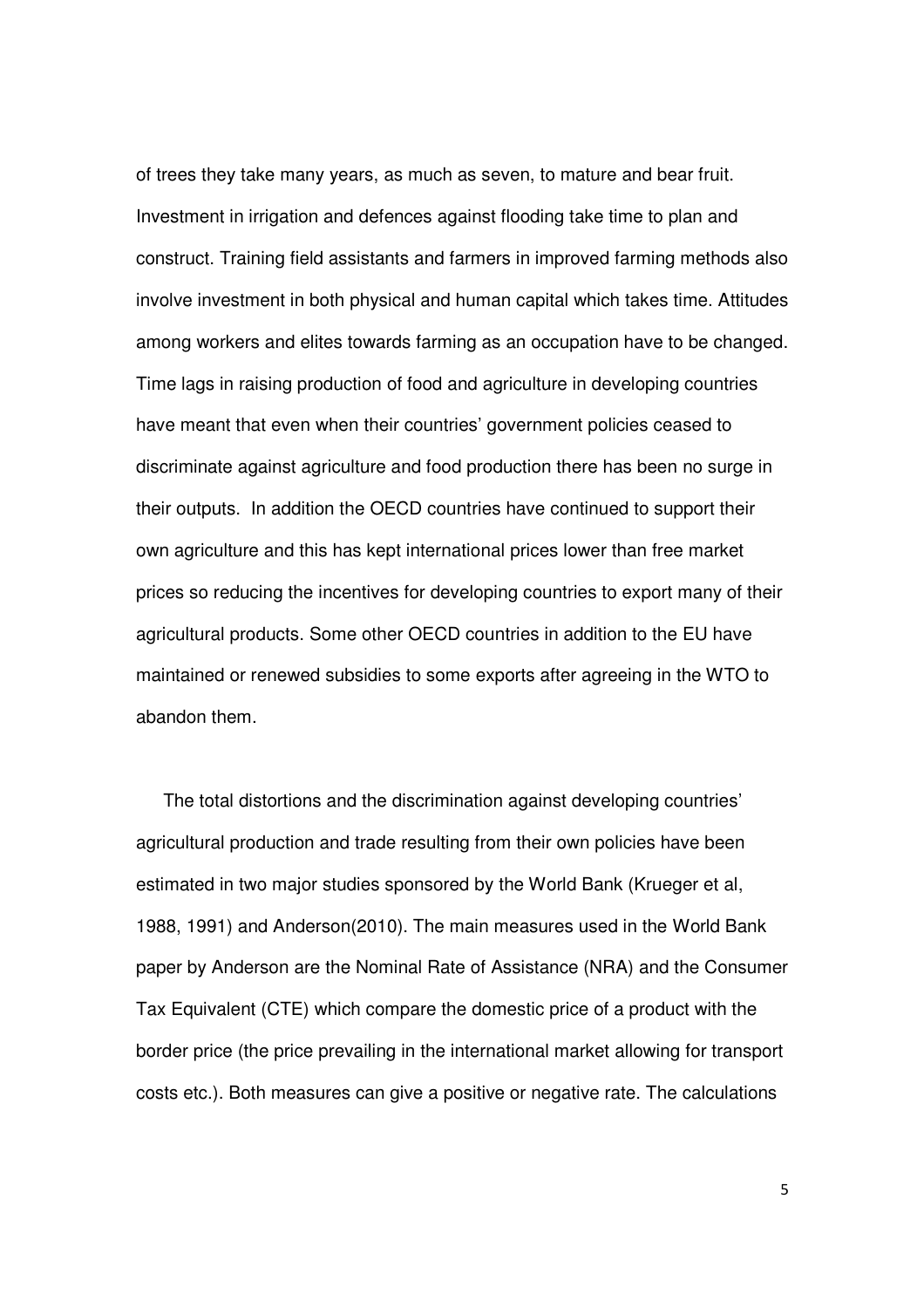show that in the period 1960-84 the production and export of agricultural products from developing countries were severely handicapped by their own governments' policies. The later studies by Anderson confirm the general results of the Krueger studies. They show that the average NRA for all developing countries in the period 1960-2004 was minus 22. For non-agricultural products it was +47. This shows a strong bias against agricultural products. It is noteworthy that the poorest countries generally had the most severe discrimination against agriculture thus hitting the poorest people in the poorest countries (Anderson, 2010, Table 2).

During the later period, from 1984 to 2004, most developing countries undertook reforms which reduced protection and moved them to become more open economies, but on average they continued to penalize agricultural exports. This was particularly true for the poorest group, the low-income countries, where the NRA for agriculture was minus 21 while non-agricultural products received positive assistance, NRA +10.

The effects on world trade of the continued discrimination against agricultural exports show in the relative growth of world trade. Over the twenty years up to 2000-2004 the value of global exports as a share of GPD went up from 19% to 26% while the share of agricultural exports rose much less from 13% to 16 % (World Bank 2007 and FAO, as summarized in Sandri, Valenzuela and Anderson 2007).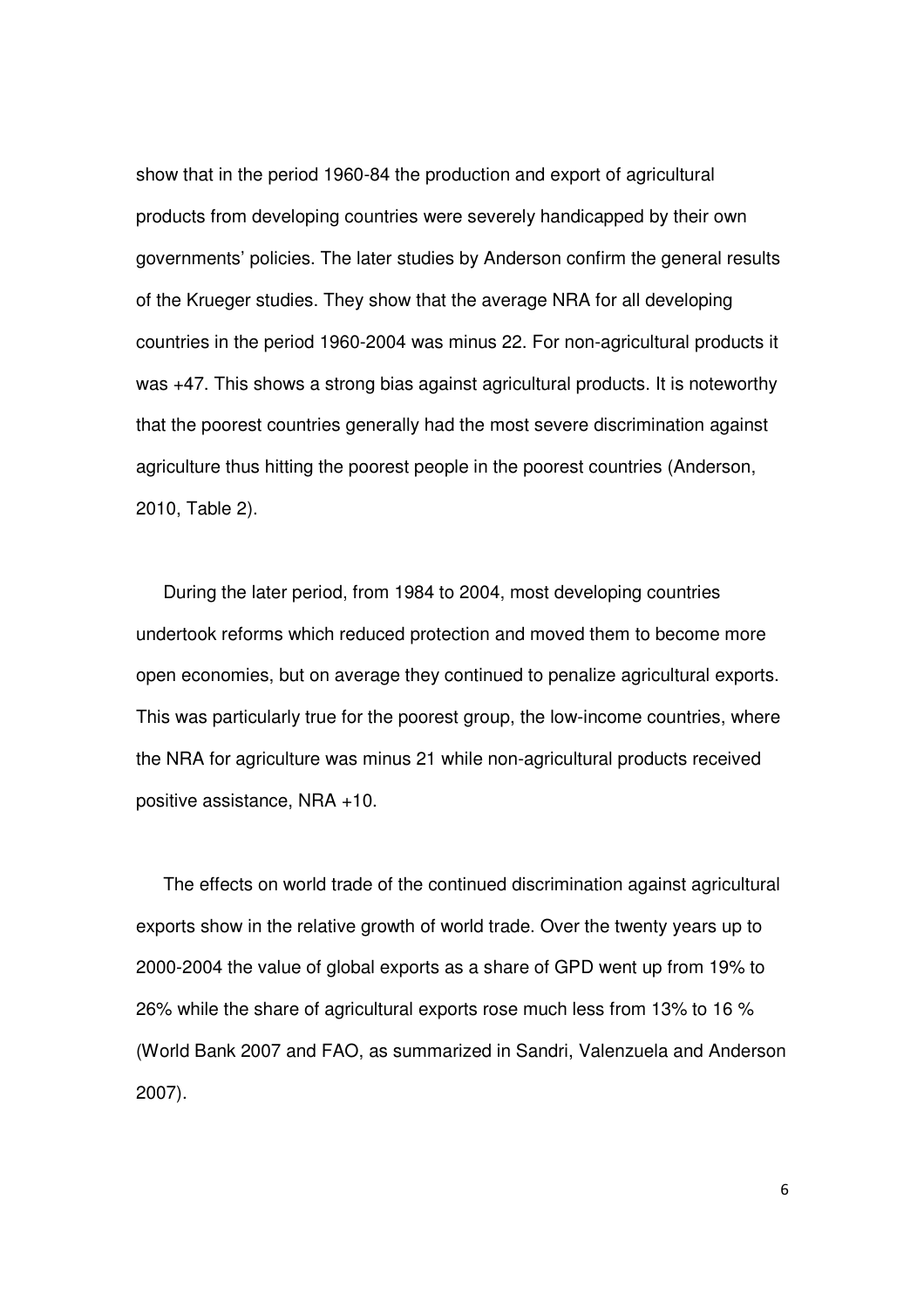#### **Trade theory and trade policies**

International trade policies adopted by governments range from highly interventionist policies to total free trade. Interventions can involve using border taxes (tariffs) on imports or exports, non-tariff barriers such as quota controls, socalled 'voluntary export restraints' which are normally restraints imposed by enterprises or governments under threat of retaliation by powerful trading partners, plus temporary interventions such as anti-dumping tariffs and countervailing duties, or under Article 39 of the GATT which permits emergency restraints on imports if they threaten unanticipated injury to a local industry. Governments can also manipulate their exchange rate so as to bias incentives to exporting or importing depending on whether they maintaining an undervalued or an overvalued rate.

The orthodox position held by most economists is that almost all of these interventions are bad and are provided by governments mainly to satisfy demands from special interest groups within their countries. Basically, they simply transfer income from consumers to producers of the protected goods or services. Instead, adopting multilateral free trade would, with very few exceptions, raise the incomes of all countries. But within countries there are winners and losers, for example, owners and workers in those industries that are hit by import competition would lose profits and jobs. Nevertheless, with a few specific exception, most countries' incomes would rise sufficiently to enable the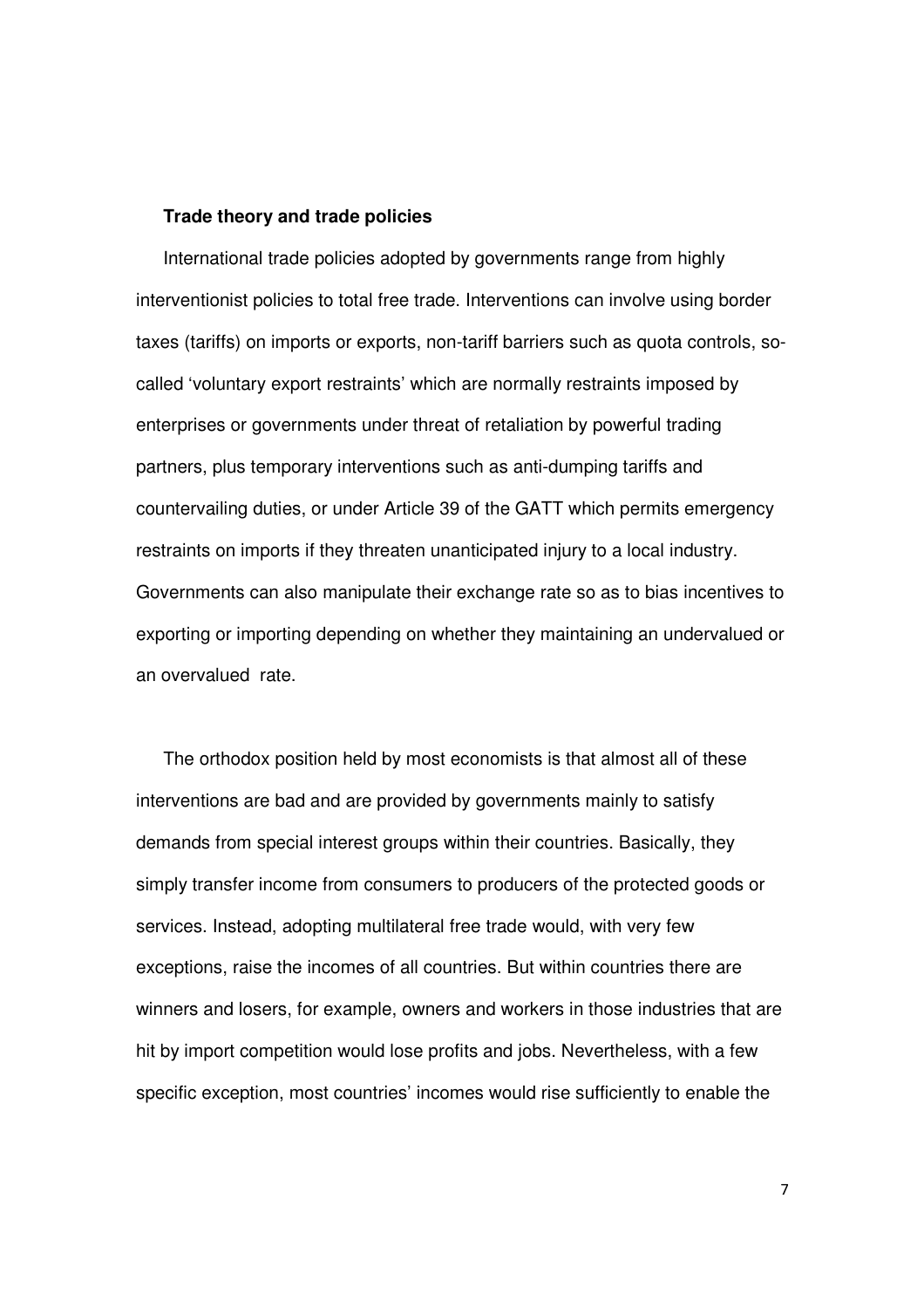gainers within their countries to compensate the losers. Whether the taxation/welfare systems would in fact be used to compensate losers of course depends on the relative political power of interest groups and the openness of their governments to pressure. To some degree in the better-off countries of the OECD income taxes and social benefit transfers do provide partial automatic compensation to the losers. But it would be rash to depend on discretionary distribution policies to effect compensation in most countries. The most that usually occurs in even the relatively rich democracies is some aid with retraining and job placement for displaced workers.

Government intervention is widely felt to be justified, at least in principle, where there is some kind of market failure: the 'Infant Industry Argument' and the 'Terms of Trade Argument for example'. With these exceptions, and they have definite limitations, most economists would argue that freer international trade in all goods would be more likely to provide participating nations with larger incomes that could be used to buy food locally or from the international market.

Adopting free trade will invariably raise the producer prices of exportable goods as foreign demand rises and lower the prices of importable goods as a result of the increased competition from cheaper imports. So farmers in poor countries who produce exportable products such as ugar, oil seeds, tropical beverages, industrial fibres, grains and livestock should gain increased incomes, while the prices of the things they buy should fall. Consumers, both rural and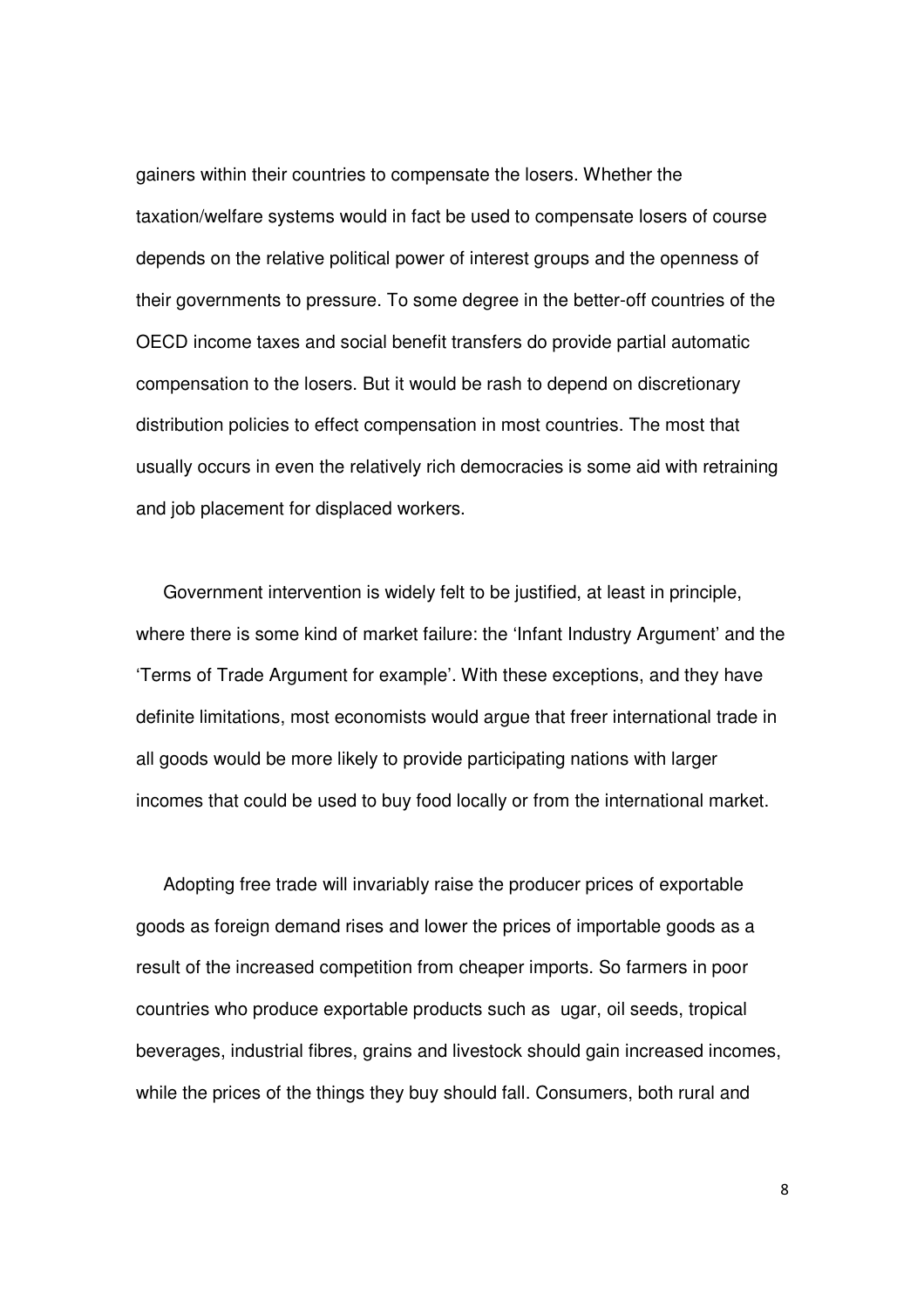urban, will gain from the fall in prices of imports and the increased competition to local producers that this provides. Unfortunately most of the exportable crops and livestock exports that would benefit from reduced trade barriers in the rich countries come from the larger farms in the better off developing countries such as Argentina, Brazil, and Colombia and rich countries such as Australia, New Zealand and America. For a number of reasons the poorest farmers in some of the Low Income Countries would be unlikely, at least in the short run, to gain from their exports(for example because these countries in Africa and the Caribbean generally have privileged access to OECD markets under special agreements which often gain them prices above free market world prices. Under free trade they would lose these privileges. Also if the rich countries stop subsidizing food exports world prices of these would rise which would hurt consumers of these products in net importing countries. These points were recognized in both the GATT Uruguay Round and in the proposals for the Doha Round. In both of these proposals were made for the payment of compensation to countries that would suffer as a result of the rise in the international prices of their food imports and loss of privileged market access.

#### **Implications of freer trade for food security**

"Rural poverty accounts for nearly 63 percent of poverty worldwide, reaching 90 percent in some countries like Bangladesh and between 65 and 90 percent in sub-Saharan Africa.)" (Kahn, 2001, p.1)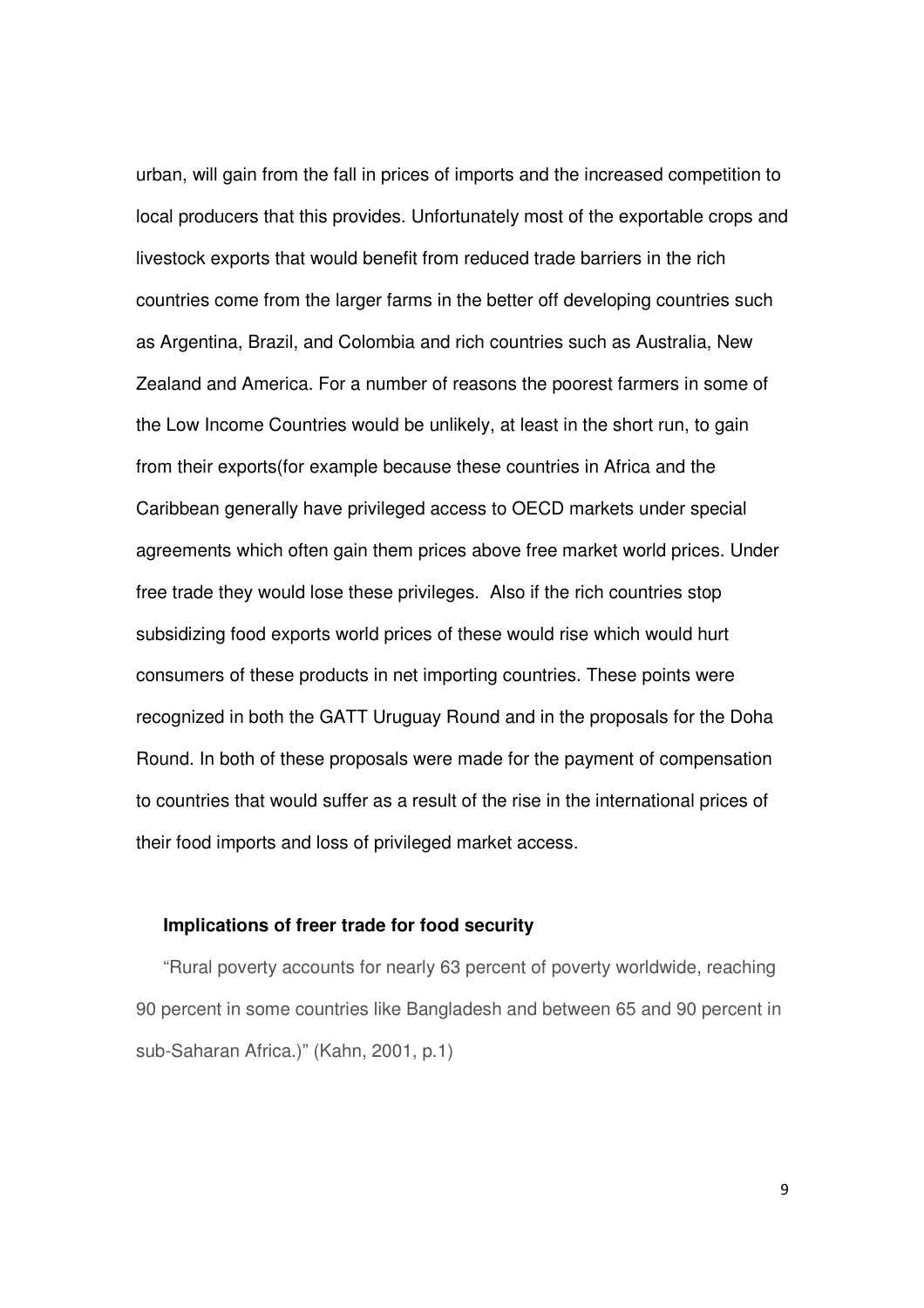Hunger and child malnutrition are greater in rural areas than in urban areas in Africa and Asia. If policies of income redistribution are unlikely, the only means to reduce food insecurity for these groups is by raising the value of their farming outputs and/or lowering the cost of the food that they buy with the incomes generated from the sale of the products of their farming or by selling their labour. Many small farmers do sell their labour to work on other farms, in other rural tasks or in the cities on a seasonal basis, to supplement their direct incomes from farming. In fact, most small farmers do depend on incomes from sources other than their own farms ( Davis, 2003; FAO, 1998; Gordon,1999). For them and for the urban poor the help that trade policies could give is by lowering the costs of the food they buy. Reducing trade barriers will almost always lead to lower prices of most imports for consumers and raise the domestic prices of exports. As exports, both manufactures and agricultural, from poor countries are mainly labour and land intensive, increased exports should increase the demand for these factors and raise their incomes. It should also create jobs for the unemployed as the demand for labour should increase as exports expand and the higher real incomes generated by trade should also raise demand. So the relatively poor in most developing countries should gain from freer trade both in terms of lower prices for what they consume and greater demand for the services that they provide.

It may be objected that greater demand for cash crops may cause some farmers, particularly the larger ones, to switch from food crops to cash crops for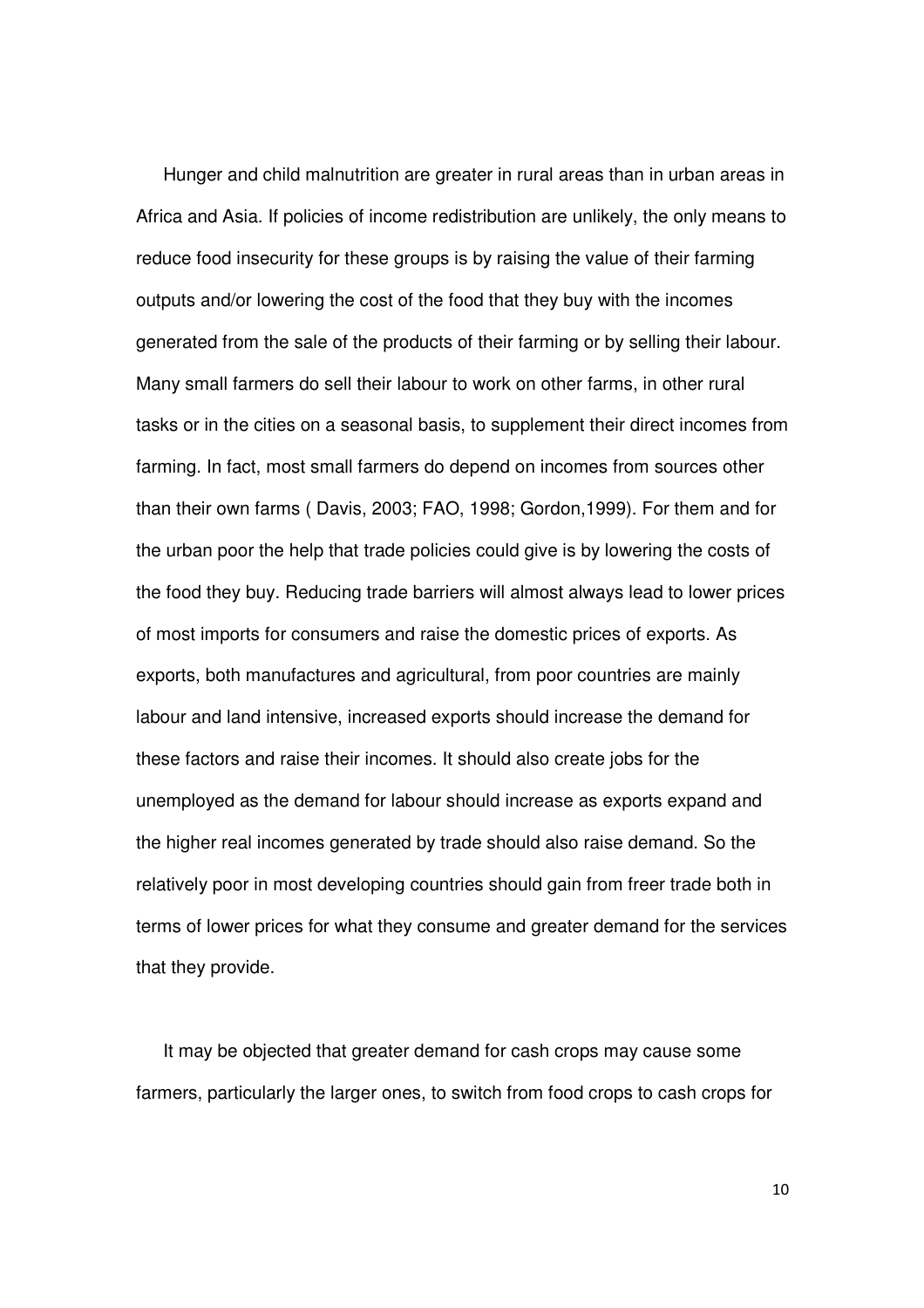export or the domestic market. To take advantage of the higher prices for exportable crops the larger or more efficient farmers will likely buy or lease land from the smaller less efficient farmers whose farming may have been rendered less profitable by cheaper imports that compete with their crops. If selling or leasing their land to larger farmers is a rational, informed decision, presumably the farmers who do this are better off than they would be if they carried on farming in their previous manner. But would they be better off than they were before trade liberalisation? They would certainly benefit from lower prices for all importables including food. Whether they would be worse off depends on the sources of their income previously. If a good deal of their income came from offfarm activities, working for other farmers, working part time on urban or rural jobs then they should be better-off.

The probabilities are that reductions in trade barriers on a multilateral basis should improve food security, both long term and transitory. By increasing the size of markets and spreading the sources of food more widely markets should be better able to absorb shocks such as a monsoon failure or plant disease in one area of the world. This should reduce transitory food insecurity, so both longterm food insecurity and transitory food insecurity should be relieved substantially by the reduction of trade barriers on all goods and services, but particularly for agricultural products. So much for theory: what about evidence from the real world and empirical estimates of the effects of changes such as those that have occurred in the recent past.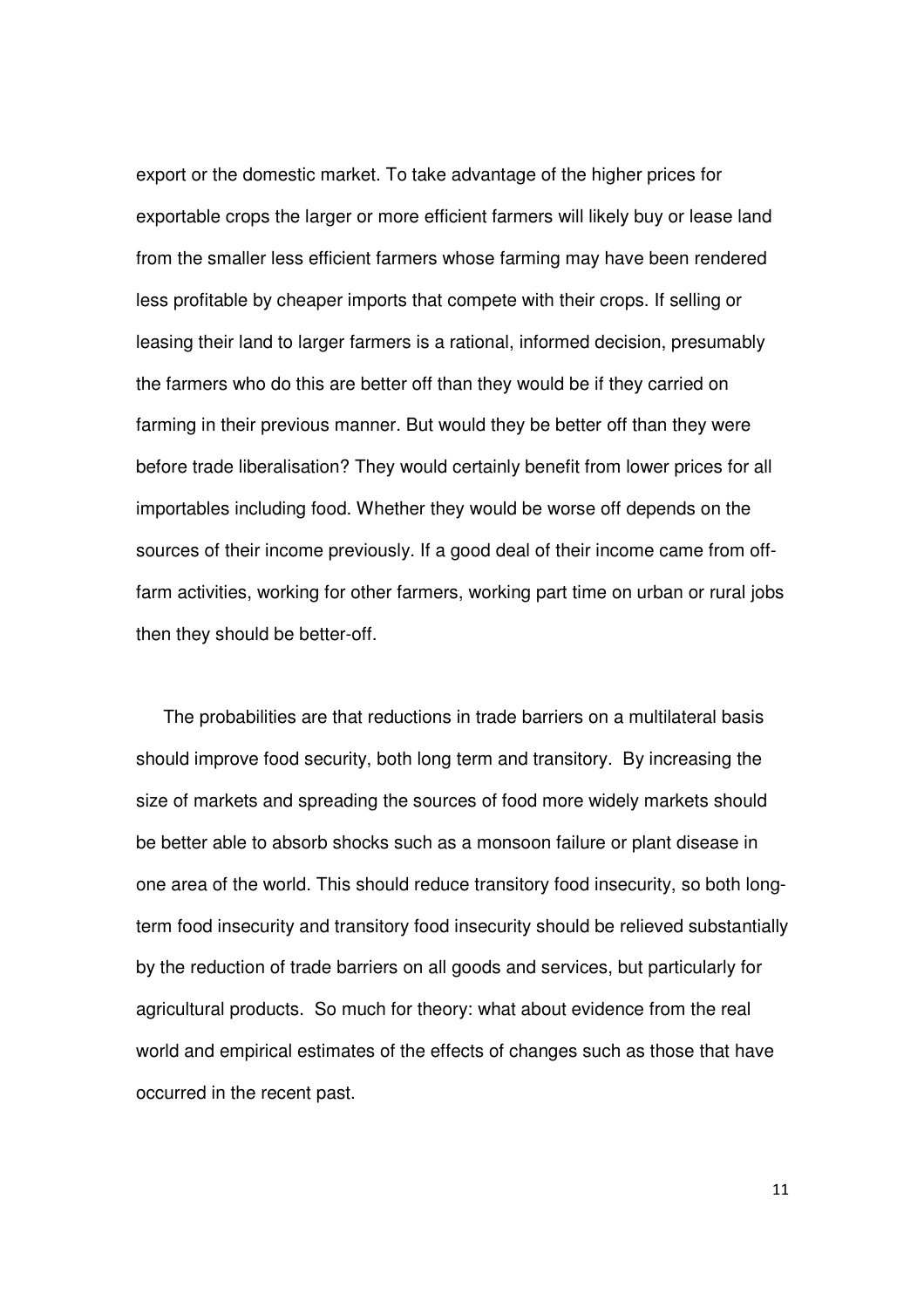#### **Evidence on the effects of reducing trade barriers**

There is good empirical evidence that the gains to both developing and developed countries from reduced trade barriers are substantial. A recent study by Kim Anderson estimates for the period 1980-84 to 2004 that 'For developing countries as a group, net farm income (value added in agriculture) is estimated to be 4.9 percent higher than it would have been without the reforms of the past quarter century, which is more than ten times the proportional gain for nonagriculture'. Looking to the future, if the various restrictions on trade remaining in 2004 were removed, the Anderson study estimates that net farm incomes in developing countries would rise by a further 5.6 percent, compared with just 1.9 percent for non-agricultural value added. As well, returns to unskilled workers in developing countries – the majority of whom work on farms – would rise more than returns to other productive factors from that liberalization.

( Anderson 2009, p.23)

As a proportion of their national incomes developing countries have gained more than high-income countries from the various reforms in trade policies that have occurred in both developing and high-income countries since the 1980s. According to Anderson (p.24) if the reform process was completed they would gain nearly twice as much as high-income countries and most of these gains, 72%, would come from agriculture and food.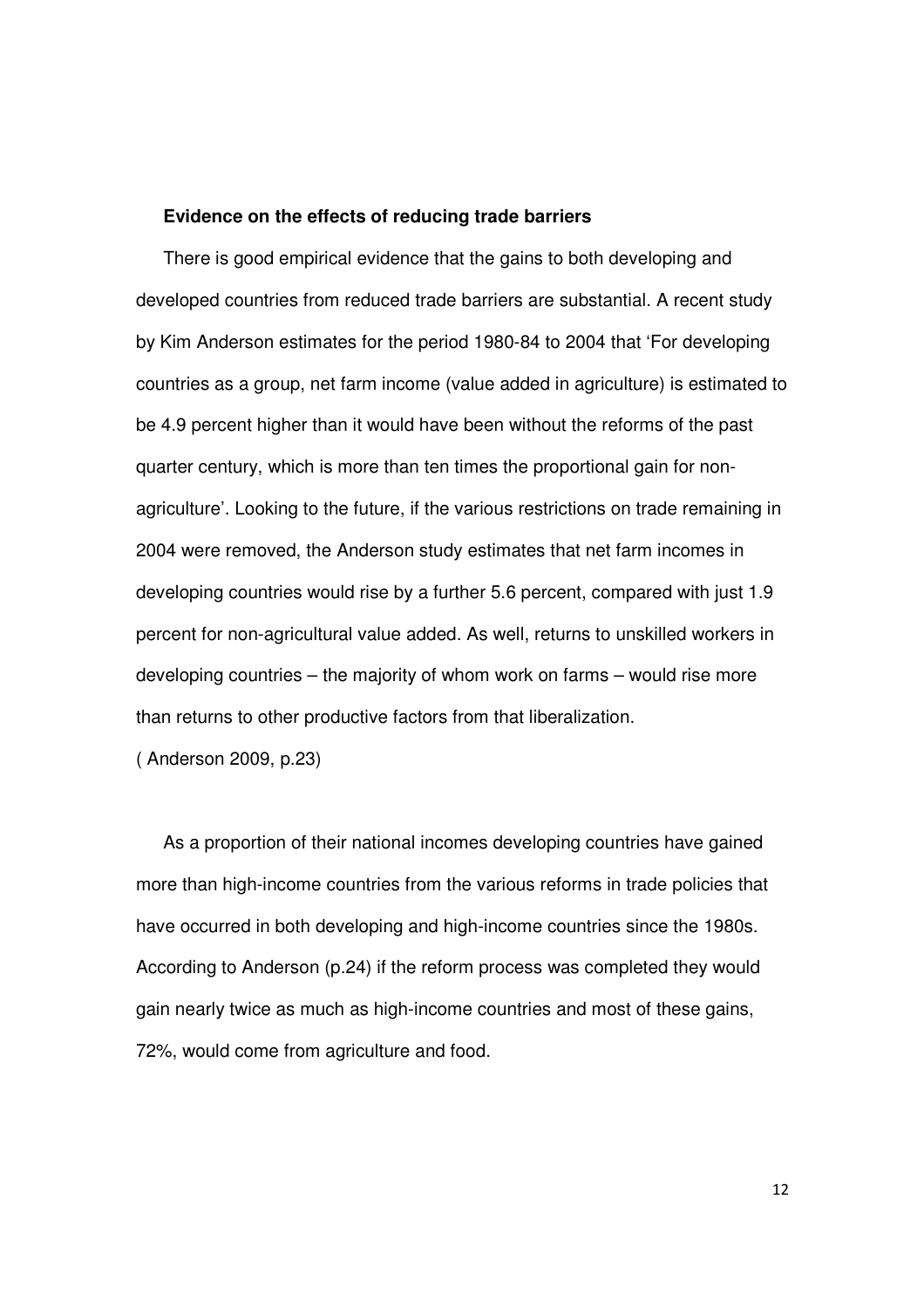The net farm income in developing countries is estimated to be 5% higher with the reforms since the 1980s than it would have been without them. This is much more than the proportional gains to non-farm households. If the world moved to complete free trade the gains would be even greater. So both inequality and poverty would be alleviated as, according to World Bank figures, three quarters of the world's poor are in farm households in developing countries. If such poverty is reduced the food security of the world's poor would also be alleviated.

Unfortunately, politics are against further freeing of trade and particularly in agriculture. The Doha round that was supposed to open markets in the high income countries to agricultural exports from the developing countries seems to have collapsed. Somewhat worryingly, in the discussions developing countries themselves were seeking support for a new proposal for agricultural protection in the developing countries. Such protection was supposed to be to enhance their food security, livelihood security, and rural development. But such policies, which would raise domestic food prices in developing countries, would likely worsen the real incomes of the poor and their food security. ( Ivanic and Maros, 2008)

#### **Implications for Policy in China?**

China has generally been self sufficient in food and has had no major food security emergencies in the last 20 years. But China has 22% of the world's population and only between 7% and 9% of the world's arable land. Moreover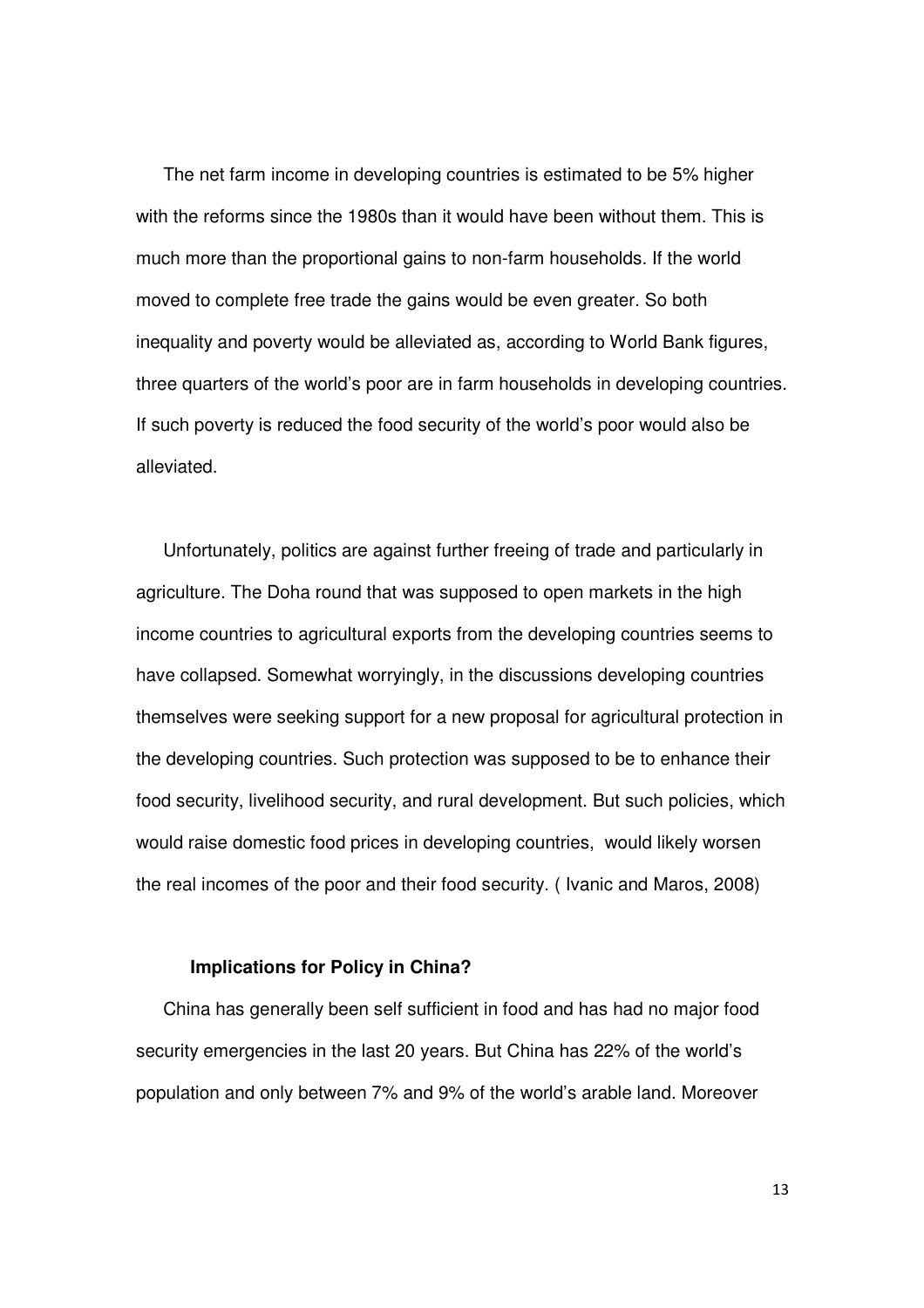China is losing farmland to urban development, roads and environmental damage through soil erosion, shortages of water and salinity. This has led to China's seeking land overseas in the rest of Asia and Africa to grow food to meet the needs of its growing population and increased demands for meat and dairy products as per capita incomes have continued to surge. But past fears of food shortages should surely be allayed by the vast reserves of foreign exchange held by China and its continuing balance of payments surpluses. China has a substantial comparative advantage in labour intensive manufactures due to its huge labour surpluses with quite high unemployment in urban areas and substantial underemployment in the rural hinterland. Even if wages for factory workers rise somewhat, as they appear to be doing, these advantages are unlikely to disappear in the next decade. Increases in labour productivity as human and physical capital increase in China will also tend to offset the rise in wages by keeping down labour costs to manufacturers. China will also move up the ladder of comparative advantage to produce and export increasingly skill and technology intensive products. Given land scarcity and large inflows of foreign direct investment China's development will continue to depend on manufacturing both for domestic consumption and export.

Given its size and vast hinterland China is likely to continue to meet most of its food requirements from domestic production. Under normal circumstances, to aim for self sufficiency would seem both unnecessary and costly. Nevertheless many voices in China have raised worries about becoming too dependent on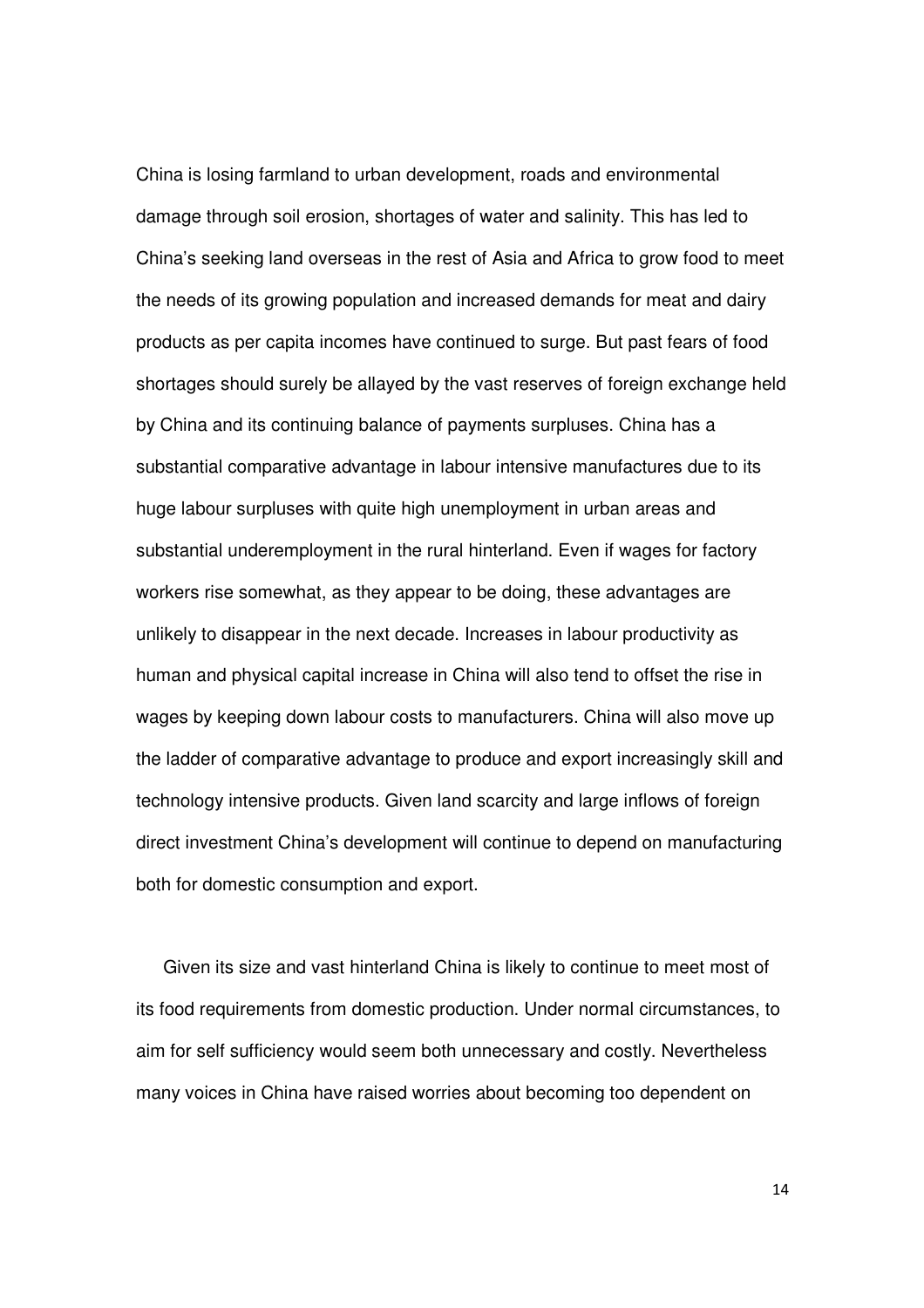food, particularly grain, imports. There is always a case for trade interventions based on maintaining national independence from outside pressures. After all, even the great guru of free markets, Adam Smith recognized that "Defence is more important than opulence". As long as decision makers are aware of the potential costs of achieving food self sufficiency and of possible alternative ways of avoiding the risks of being under pressure from food embargoes economists have to bow to political decision makers on this topic.

China has recently had a target of 95% food self sufficiency. This target should be quite easily maintained at least in the near future. Estimates of the effects of WTO accession which involved substantial reductions in China's agricultural protection actually show relatively small changes in agricultural production, some even show increases: rice+0.28%, wheat -0.7%, corn -1.1%, pulses 0.6%, other grains –0.7% by 2010. This is largely because both the NRA and the relative rate of protection for agriculture were relatively low before the introduction of WTO cuts. China would probably still meet its 95% self sufficiency target. Both rural and urban real incomes were expected to be raised by the changes, but distributional effects mean that some households would be worseoff (Estimates from Chen and Duncan, 2008 pp 20-23).

Other estimates have been made of the costs to China of attempting to achieve full food self sufficiency by 2010. Comparing to a base case where China holds existing 2004 levels of protection with those necessary to achieve full self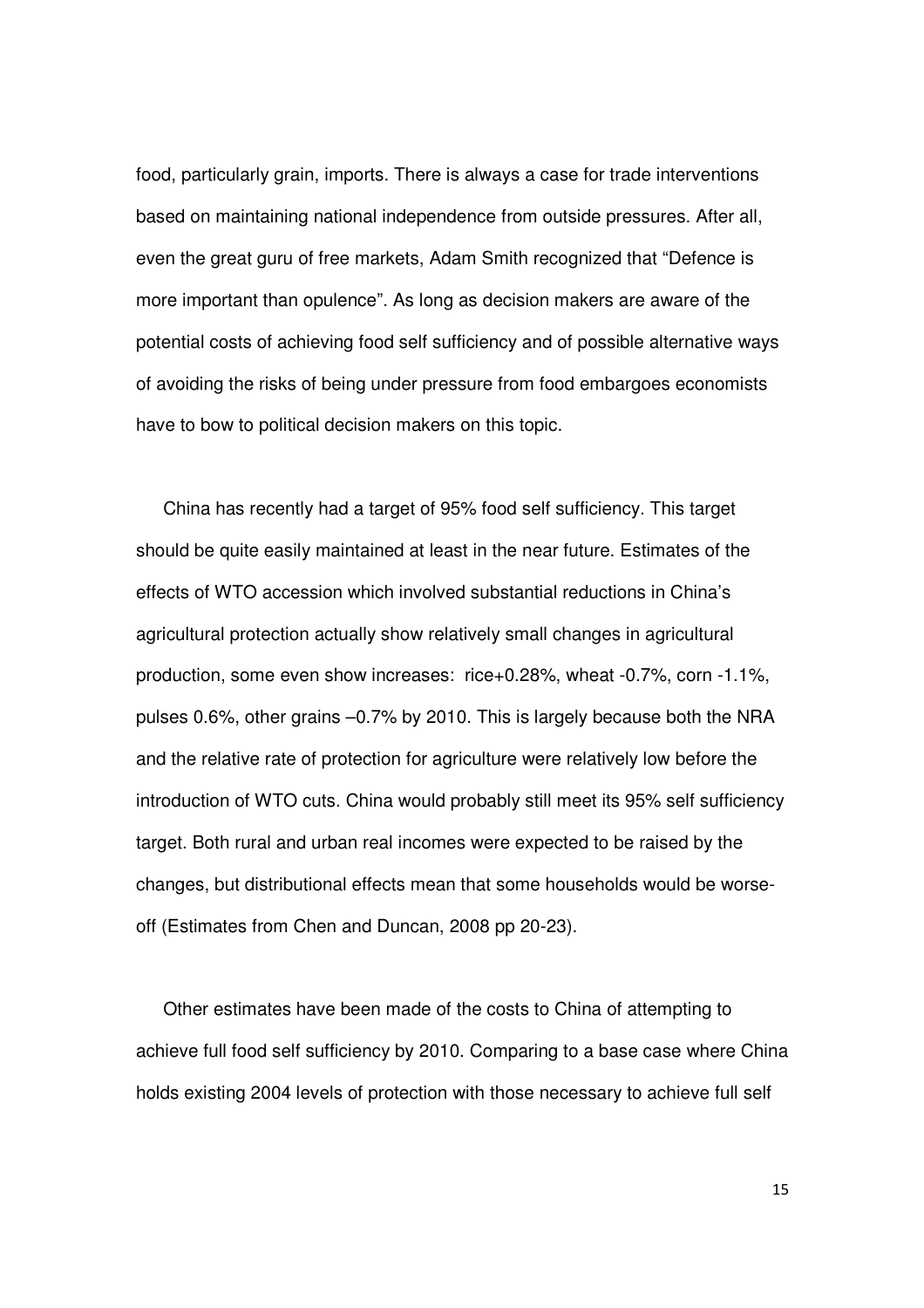sufficiency in all major foods would require substantial increases in tariffs. This is because there would in any case have been a decline in food self sufficiency under the pre-existing levels of protection. The rise in demand for meat consumption accompanying the rising income means that much grain would be diverted to animal feed thus increasing the overall demand for grains as well as for food imports. Estimates of the extra tariffs to attain self sufficiency would have to be: rice 0%, beverages 50%, Other crops 73%, Livestock 79%, processed food 67%, fish 32%.. The distortions produced would lead to reallocation of productive factors from efficient to less efficient uses and would have reduced 2010 GDP by 2%. This is an annual, not a once over cost. The costs would be significantly higher if the protection led to retaliation by foreign countries and would hurt China's manufactured exports, a major source of China's growth (Estimates are from Chen and Duncan, 2008, p.25 and Table 14).

Of course these estimates are subject to many caveats. I am not sure if they allow adequately for China's huge surplus labour which should reduce the opportunity costs of expanding agriculture as there would be less need to divert labour from more efficient uses in other industries. But they also take no account of the likely effects of reduced competition on the efficiency of Chinese agriculture.

My belief is that for the medium term at least, say the next ten years, most worries about global food security are exaggerated. Existing food security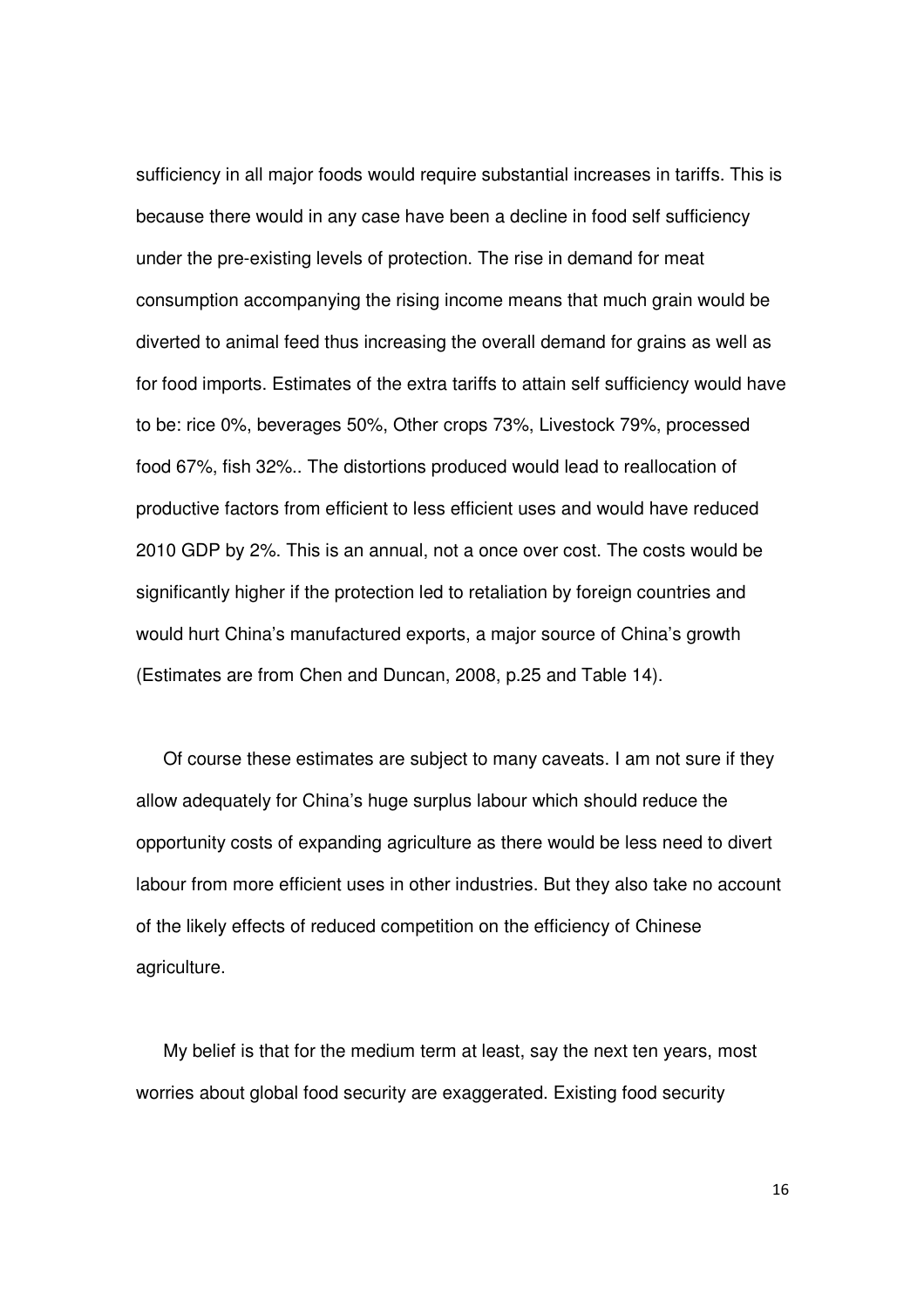problems are local and due to poverty, not overall inability to get a hold of adequate supplies of food at a national level. Beyond that period all bets are off. Environmental problems could potentially have disastrous effects on some countries' ability to grow their own food. But keeping up the movement towards globalization and relatively freer trade are more likely to prevent food insecurity than adopting a siege mentality and closing borders to imports of food.

# **Footnote**

\*.US Farm Bill subsidies alone equal US\$15–20 billion per year, more than the value of Africa's total annual agricultural exports. IFPRI model projections reveal that if both the United States and the European Union fully opened their markets and eliminated agricultural subsidies, Africa's total agricultural exports would increase by 20 percent (International Food Policy Research Institute (IFPRI), 2004)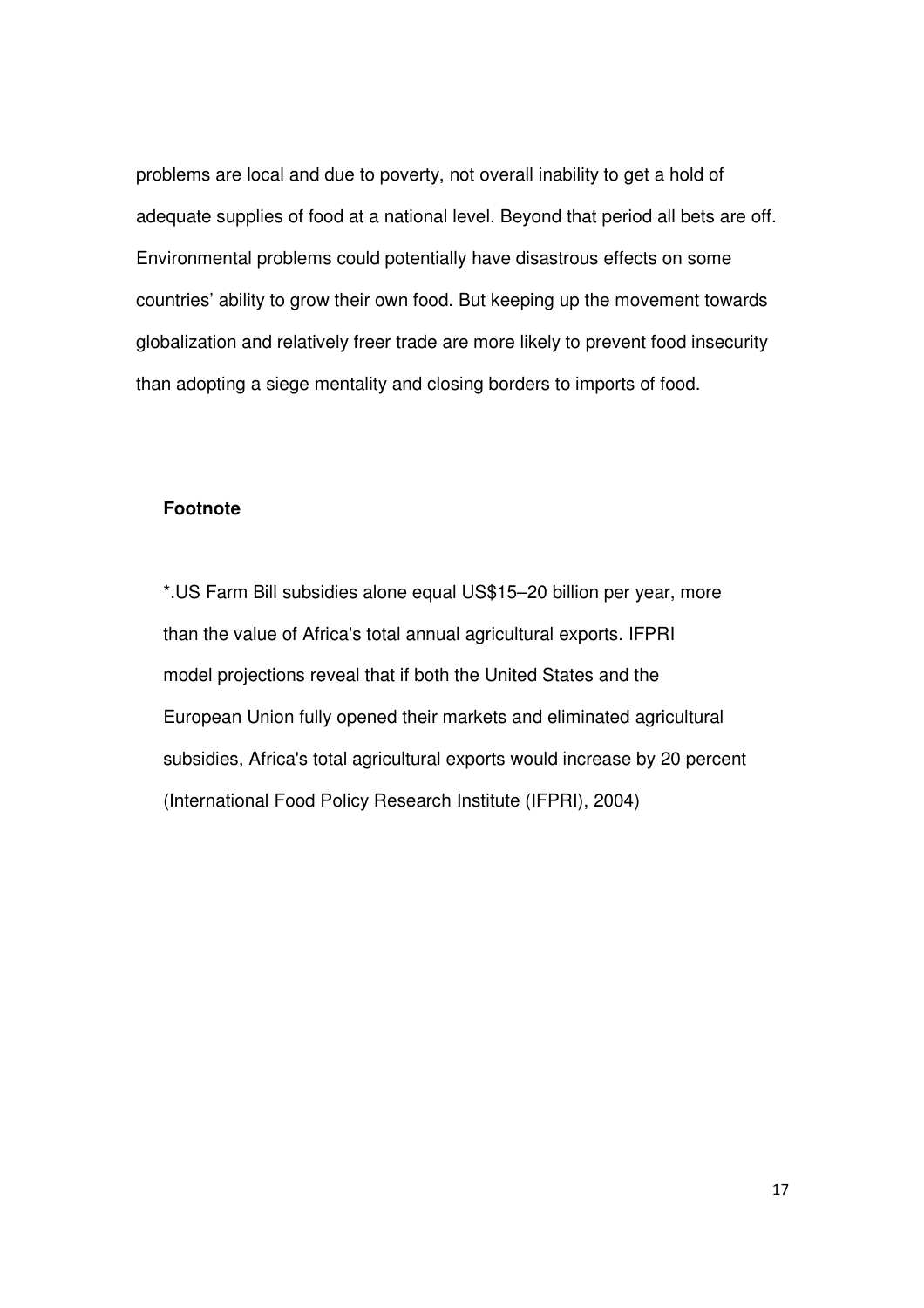### **References:**

Anderson, Kim 2009,World Bank Research Series Paper No.5165. Krueger/Schiff/Valdés Revisited: 'Agricultural Price and Trade Policy Reform in Developing Countries since 1960'

Chen, Chunlai and Ron Duncan, 'Achieving Food Security in China: implications of World Trade Organisation Accession', Australian Centre for Agricultural Research, Canberra 2008)

Cook, Ken 2010, Environmental Working Group, Data Base

Davis, J.R. (2003). "The rural non-farm economy, livelihoods and their diversification: issues and options" (Chatham, Natural Resources Institute)

Food and Agriculture Organization of the United Nations (FAO) (1998). "Rural non-farm income in developing countries", in The State of Food and Agriculture (Rome, FAO).

Ford Runge, C. et al, Ending Hunger in Our Lifetime; food security and globalization(Johns Hopkins,2003) especially Ch.5.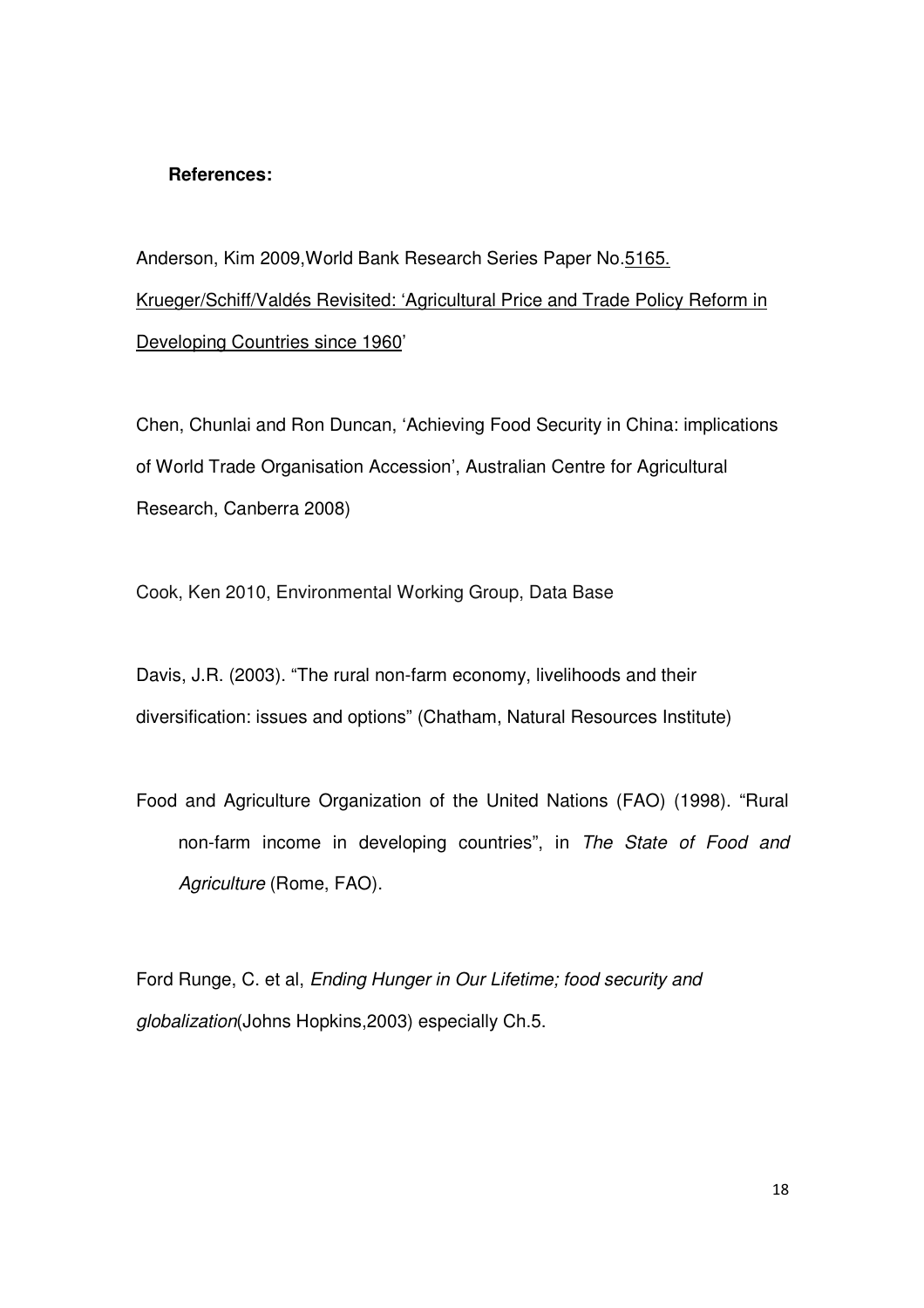Ivanic, Maros and Will Martin (2008), 'Implications of Higher Global Food Prices for Poverty in Low-Income Countries', Agricultural Economics 39: 405-16.4)

Gordon, A. (1999). Non-Farm Rural Livelihoods (Chatham, Natural Resources Institute

IFPRI,2004, "Ending Hunger in Africa: prospects for small farmers"

Khan, Mahmood Hasan,2001, "Rural Poverty in Developing Countries Implications for Public Policy" International Monetary Fund March 2001

Mark Malloch Brown, UNDP Administrator, speech at Makerere University, Kampala, Uganda, 12 November 2

McCulloch, Neil et al. 'Trade Liberalization and Poverty' (Department for International Development and the Centre for Economic Policy Research, ISBN 1 898128 62 6)

Panagarya, Arvind, 'Trade and Food Security: Conceptualizing the Linkages' Conference Paper, FAO Rome July11-12, 2002.